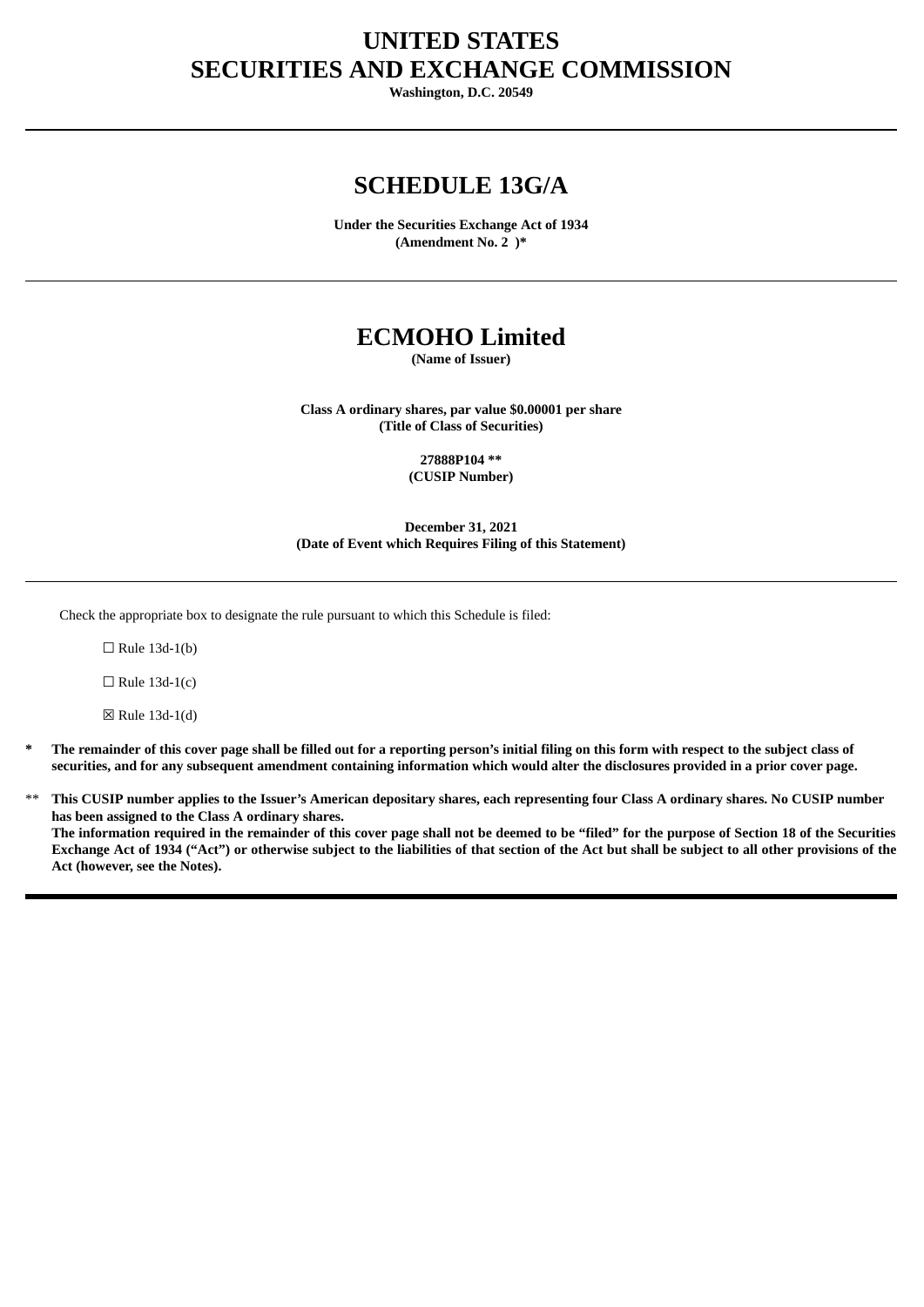# **CUSIP No. 27888P104**

| 1.                                     | Names of Reporting Persons                                                                              |
|----------------------------------------|---------------------------------------------------------------------------------------------------------|
|                                        | <b>Uhealth Limited</b>                                                                                  |
| 2.                                     | Check the Appropriate Box if a Member of a Group (See Instructions)<br>(a) $\square$<br>$(b)$ $\square$ |
| 3.                                     | <b>SEC Use Only</b>                                                                                     |
| 4.                                     | Citizenship or Place of Organization                                                                    |
|                                        | The British Virgin Islands                                                                              |
| NUMBER OF<br><b>SHARES</b>             | <b>Sole Voting Power</b><br>5.                                                                          |
|                                        | $21,780,416^{(1)}$                                                                                      |
|                                        | <b>Shared Voting Power</b><br>6.                                                                        |
| <b>BENEFICIALLY</b><br><b>OWNED BY</b> | None                                                                                                    |
| <b>EACH</b>                            | 7.<br><b>Sole Dispositive Power</b>                                                                     |
| <b>REPORTING</b><br>PERSON WITH        | $21,780,416^{(1)}$                                                                                      |
|                                        | <b>Shared Dispositive Power</b><br>8.                                                                   |
|                                        | None                                                                                                    |
| 9.                                     | Aggregate Amount Beneficially Owned by Each Reporting Person                                            |
|                                        | $21,780,416^{(1)}$                                                                                      |
| 10.                                    | Check if the Aggregate Amount in Row (9) Excludes Certain Shares (See Instructions) $\Box$              |
| 11.                                    | Percent of Class Represented by Amount in Row (9)                                                       |
|                                        | $11.3\%^{(2)}$                                                                                          |
| 12.                                    | Type of Reporting Person (See Instructions)                                                             |
|                                        | CO                                                                                                      |

(1) Representing the 21,780,416 Class B ordinary shares held of record by Uhealth Limited, all of which can be converted into an equal number of Class A ordinary shares at the discretion of Uhealth Limited. Uhealth Limited is wholly owned by Qingchun Zeng.

(2) See Item 4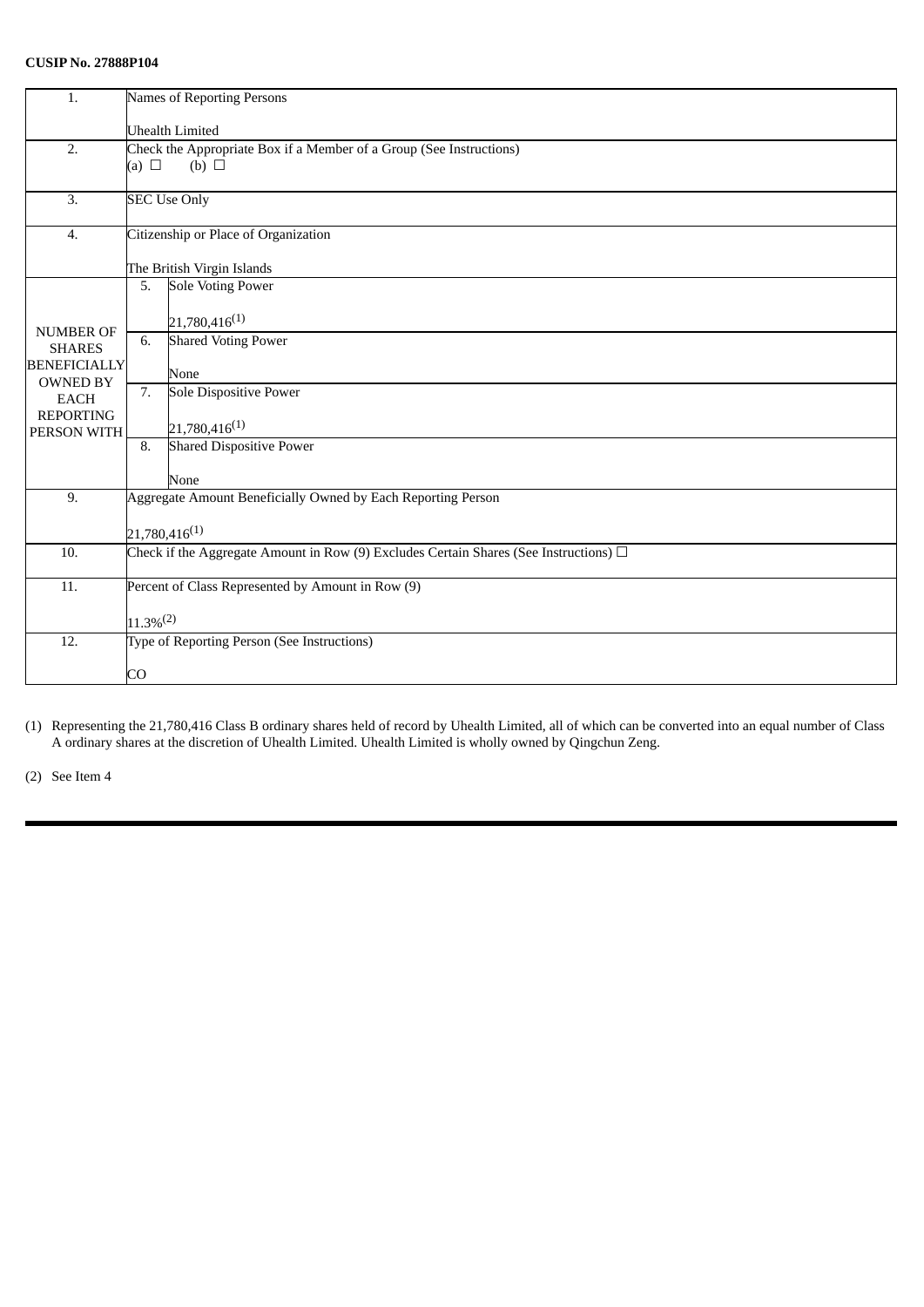# **CUSIP No. 27888P104**

| 1.                                                       | Names of Reporting Persons                                                                 |
|----------------------------------------------------------|--------------------------------------------------------------------------------------------|
|                                                          | Qingchun Zeng                                                                              |
| 2.                                                       | Check the Appropriate Box if a Member of a Group (See Instructions)                        |
|                                                          | a. $\square$<br>$\mathbf{b}$ . $\Box$                                                      |
| $\overline{3}$ .                                         | <b>SEC Use Only</b>                                                                        |
| 4.                                                       | Citizenship or Place of Organization                                                       |
|                                                          | The People's Republic of China                                                             |
| <b>NUMBER OF</b><br><b>SHARES</b><br><b>BENEFICIALLY</b> | <b>Sole Voting Power</b><br>5.                                                             |
|                                                          | $21,780,416^{(1)}$                                                                         |
|                                                          | <b>Shared Voting Power</b><br>6.                                                           |
|                                                          | None                                                                                       |
| <b>OWNED BY</b><br><b>EACH</b>                           | 7.<br>Sole Dispositive Power                                                               |
| <b>REPORTING</b><br>PERSON WITH                          | $21,780,416^{(1)}$                                                                         |
|                                                          | <b>Shared Dispositive Power</b><br>8.                                                      |
|                                                          | None                                                                                       |
| 9.                                                       | Aggregate Amount Beneficially Owned by Each Reporting Person                               |
|                                                          | $21,780,416^{(1)}$                                                                         |
| 10.                                                      | Check if the Aggregate Amount in Row (9) Excludes Certain Shares (See Instructions) $\Box$ |
| $\overline{11}$ .                                        | Percent of Class Represented by Amount in Row (9)                                          |
|                                                          | $11.3\%^{(2)}$                                                                             |
| $\overline{12}$ .                                        | Type of Reporting Person (See Instructions)                                                |
|                                                          | IN                                                                                         |
|                                                          |                                                                                            |

(1) Representing the 21,780,416 Class B ordinary shares held of record by Uhealth Limited, all of which can be converted into an equal number of Class A ordinary shares at the discretion of Uhealth Limited. Uhealth Limited is wholly owned by Qingchun Zeng.

(2) See Item 4.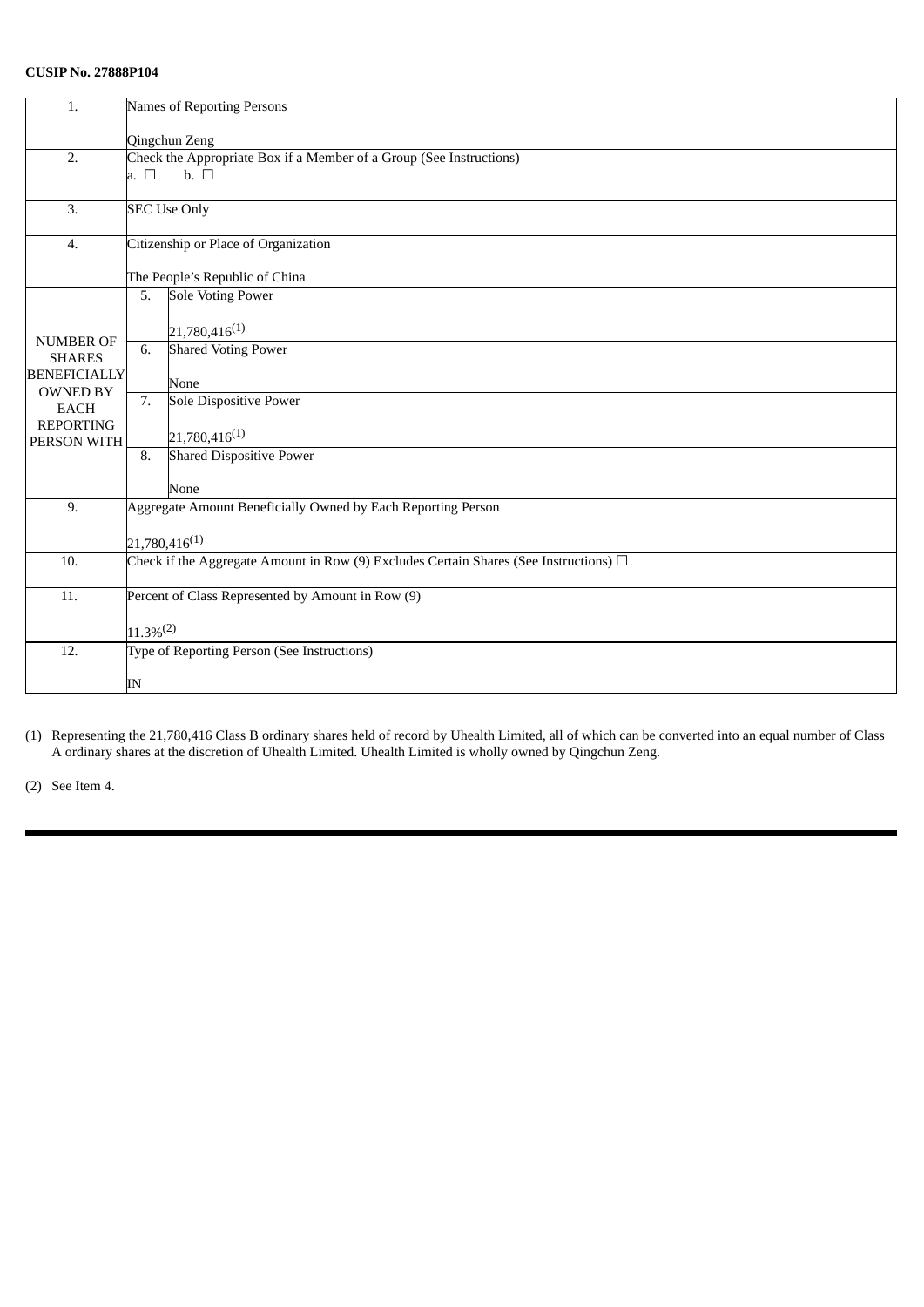#### **Item 1(a).Name of Issuer:**

ECMOHO Limited

#### **Item 1(b).Address of Issuer's Principal Executive Offices:**

3F, 1000 Tianyaoqiao Road Xuhui District Shanghai, 200030 The People's Republic of China

#### **Item 2(a).Name of Person Filing:**

Uhealth Limited Qingchun Zeng

#### **Item 2(b).Address of Principal Business Office or, if None, Residence:**

For Uhealth Limited: c/o Sertus Incorporations (BVI) Limited Sertus Chambers, P.O. Box 905 Quastisky Building, Road Town, Tortola The British Virgin Islands

For Qingchun Zeng: 3F, 1000 Tianyaoqiao Road Xuhui District Shanghai, 200030 The People's Republic of China

#### **Item 2(c).Citizenship:**

Uhealth Limited – The British Virgin Islands Qingchun Zeng – The People's Republic of China

#### **Item 2(d).Title of Class of Securities:**

Class A ordinary shares, par value \$0.00001 per share. Class B ordinary shares are convertible at any time by the holders thereof into Class A ordinary shares on a one-for-one basis.

#### **Item 2(e).CUSIP Number:**

27888P104

#### **Item 3. Statement Filed Pursuant to Rule 13d-1(b) or 13d-2(b) or (c):**

Not applicable.

#### **Item 4.Ownership.**

Provide the following information regarding the aggregate number and percentage of the class of securities of issuer identified in Item 1.

- (a) The information required by Items 4(a) is set forth in Row 9 of the cover page for each Reporting Person and is incorporated herein by reference.
- (b) The information required by Items 4(b) is set forth in Row 11 of the cover page for each Reporting Person and is incorporated herein by reference. The total number of outstanding ordinary shares used to calculate the percent of Class B ordinary shares beneficially owned by Uhealth Limited is 192,937,499, being the sum of (i) 133,581,883 Class A ordinary shares outstanding as of the date of this filling, and (ii) 59,355,616 Class B ordinary shares outstanding as of the date of this filing, in each case as provided by the Issuer. Each Class B ordinary share can be converted into one Class A ordinary share at the discretion of holders thereof.
- (c) The information required by Items 4(c) is set forth in Rows 5-8 of the cover page for each Reporting Person and is incorporated herein by reference.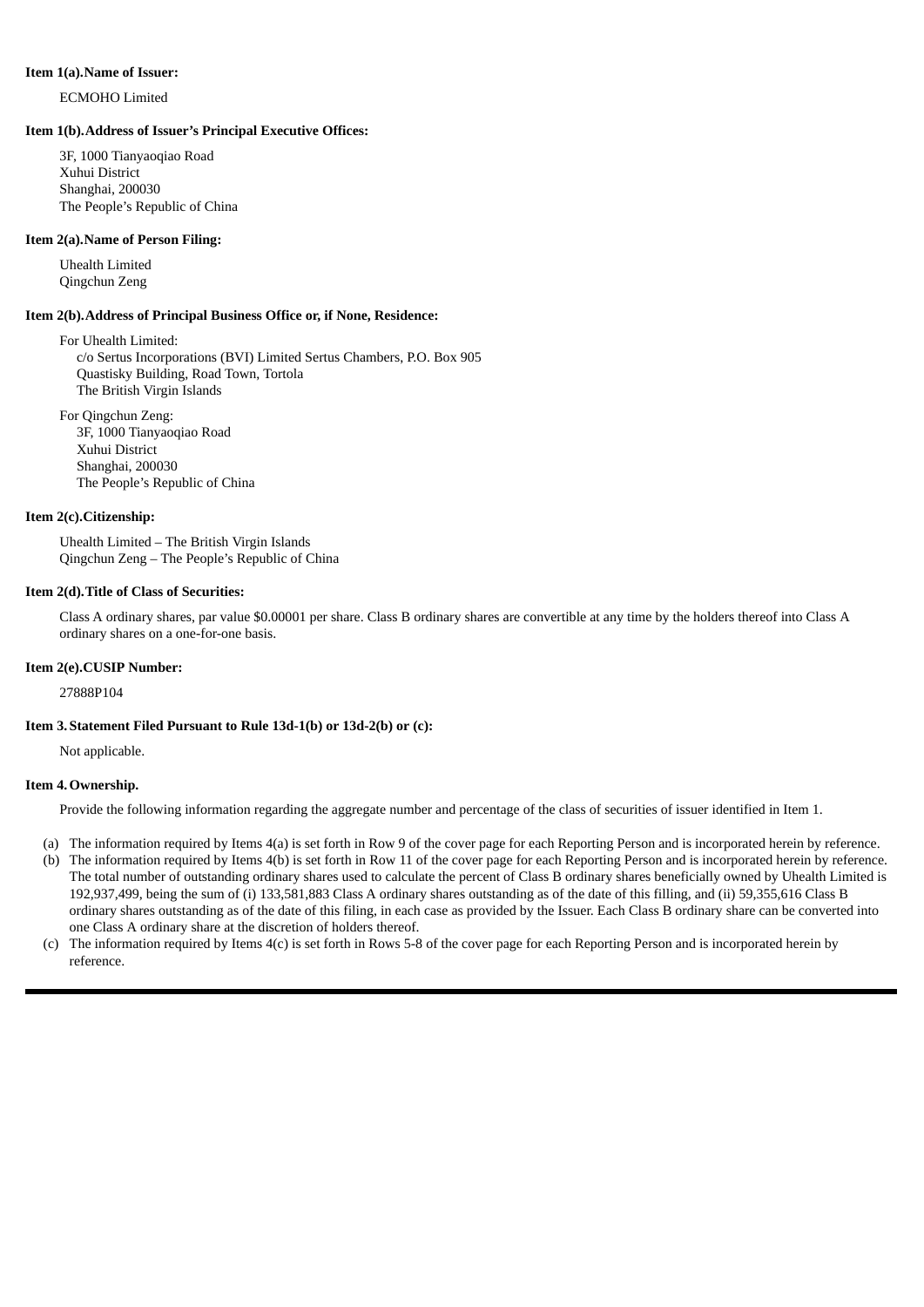#### **Item 5.Ownership of Five Percent or Less of a Class.**

Not applicable.

## **Item 6.Ownership of More than Five Percent on Behalf of Another Person.**

Not applicable.

# Item 7. Identification and Classification of the Subsidiary Which Acquired the Security Being Reported on by the Parent Holding Company or **Control Person.**

Uhealth Limited, wholly owned by Qingchun Zeng, is the holder of record of the Class B ordinary shares beneficially owned by Qingchun Zeng.

# **Item 8.Identification and Classification of Members of the Group.**

Not applicable.

### **Item 9. Notice of Dissolution of Group.**

Not applicable.

### **Item 10.Certifications.**

Not applicable.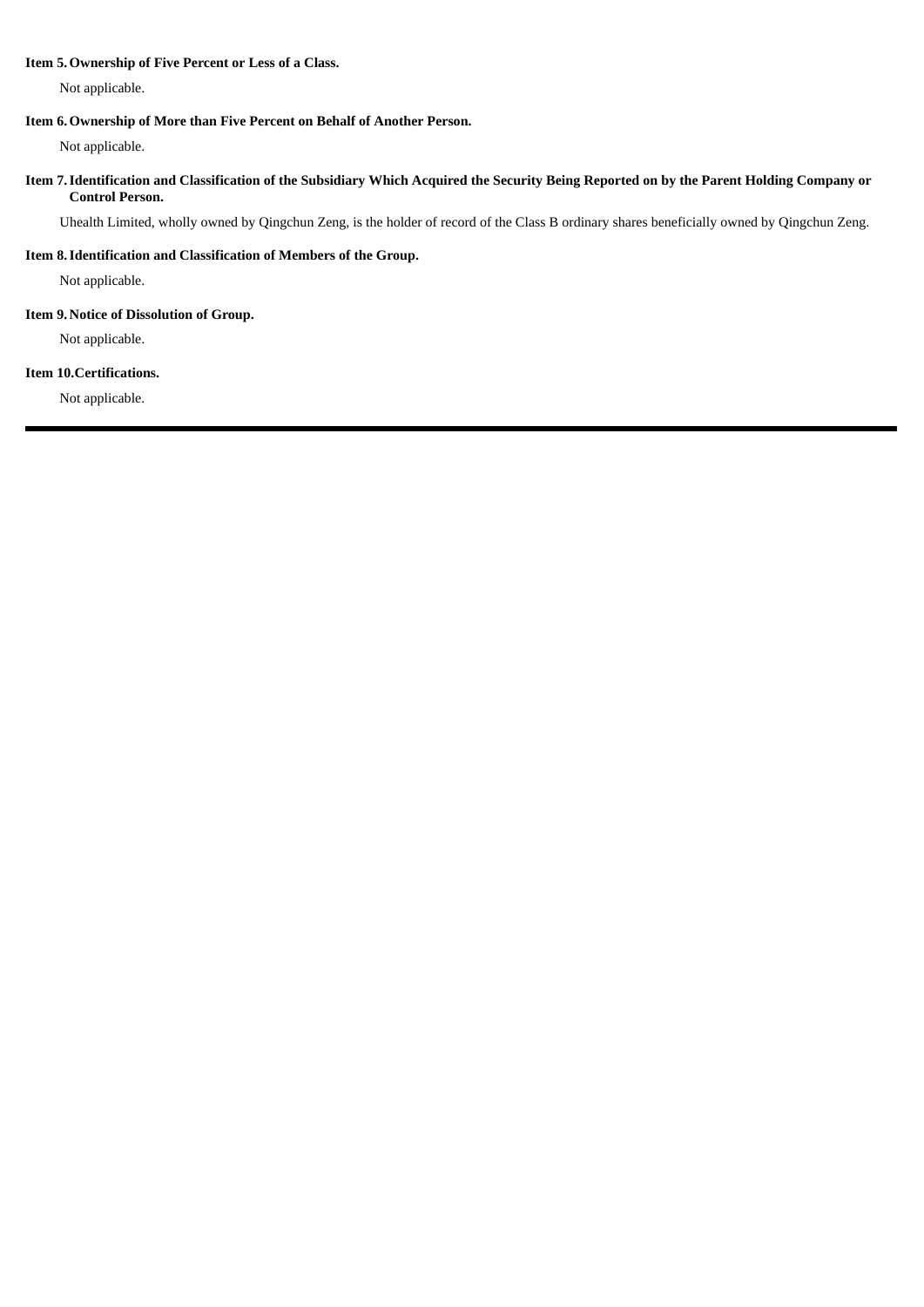| Exhibit No. | Description                                           |
|-------------|-------------------------------------------------------|
| 99.1        | <b>Joint Filing Agreement dated February 11, 2022</b> |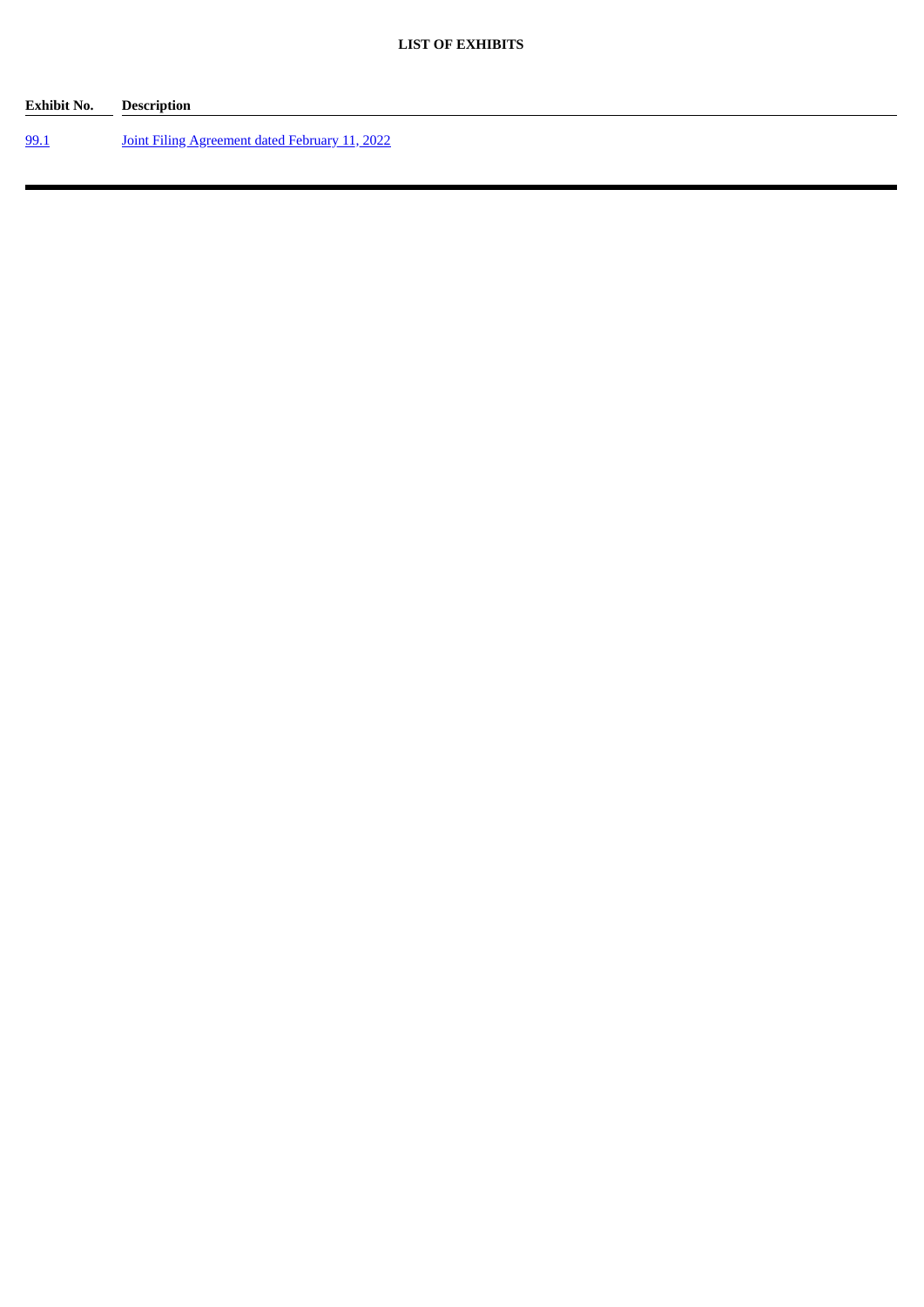# **SIGNATURE**

After reasonable inquiry and to the best of my knowledge and belief, I certify that the information set forth in this statement is true, complete and correct.

Date: February 11, 2022

By: /s/ Qingchun Zeng Name: Qingchun Zeng

### **UHEALTH LIMITED**

By: /s/ Qingchun Zeng Name: Qingchun Zeng Title: Director